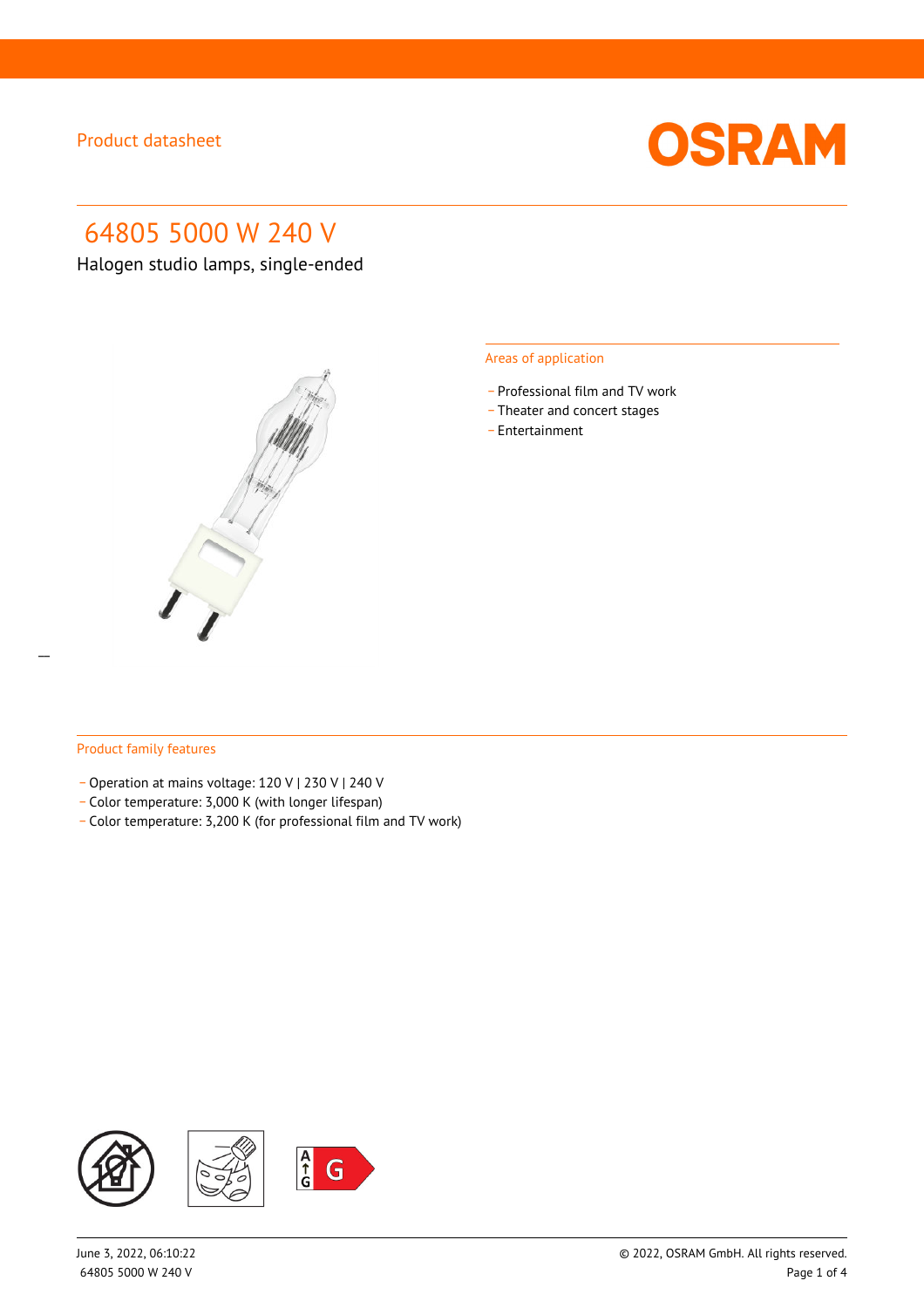### Technical data

### **Product information**

| Order reference<br>ence<br><b>OINGLICTOINTS</b><br>$\overline{\phantom{a}}$ | 64805 |
|-----------------------------------------------------------------------------|-------|
|-----------------------------------------------------------------------------|-------|

#### **Electrical data**

| Nominal wattage               | 5000.00 W      |
|-------------------------------|----------------|
| Nominal voltage               | 240 V          |
| On-mode power                 | 5125.0 W       |
| Energy consumption in on-mode | 5125 kWh/1000h |

### **Photometrical data**

| Color rendering index Ra                  | 100                       |
|-------------------------------------------|---------------------------|
| <b>Ouse value refers to luminous flux</b> | in a sphere $(360^\circ)$ |
| Correlated color temperature CCT          | 3171 K                    |
| Useful luminous flux ( $\Phi$ use)        | 128460 lm                 |
| Chromaticity coordinate x                 | 0.425                     |
| Chromaticity coordinate y                 | 0.400                     |

### **Dimensions & weight**

 $\overline{a}$ 



| <b>Diameter</b>           | $61.0$ mm                   |
|---------------------------|-----------------------------|
| Length                    | 279.0 mm                    |
| Light center length (LCL) | $165.0 \text{ mm}$          |
| <b>Illuminated field</b>  | $26.0*33.0$ mm <sup>2</sup> |
| <b>Filament diameter</b>  | 33.0 mm                     |

### **Lifespan**

| Lifespan<br>_ | $\overline{\phantom{a}}$<br>. .<br>.<br>$\sim$ $\sim$ |
|---------------|-------------------------------------------------------|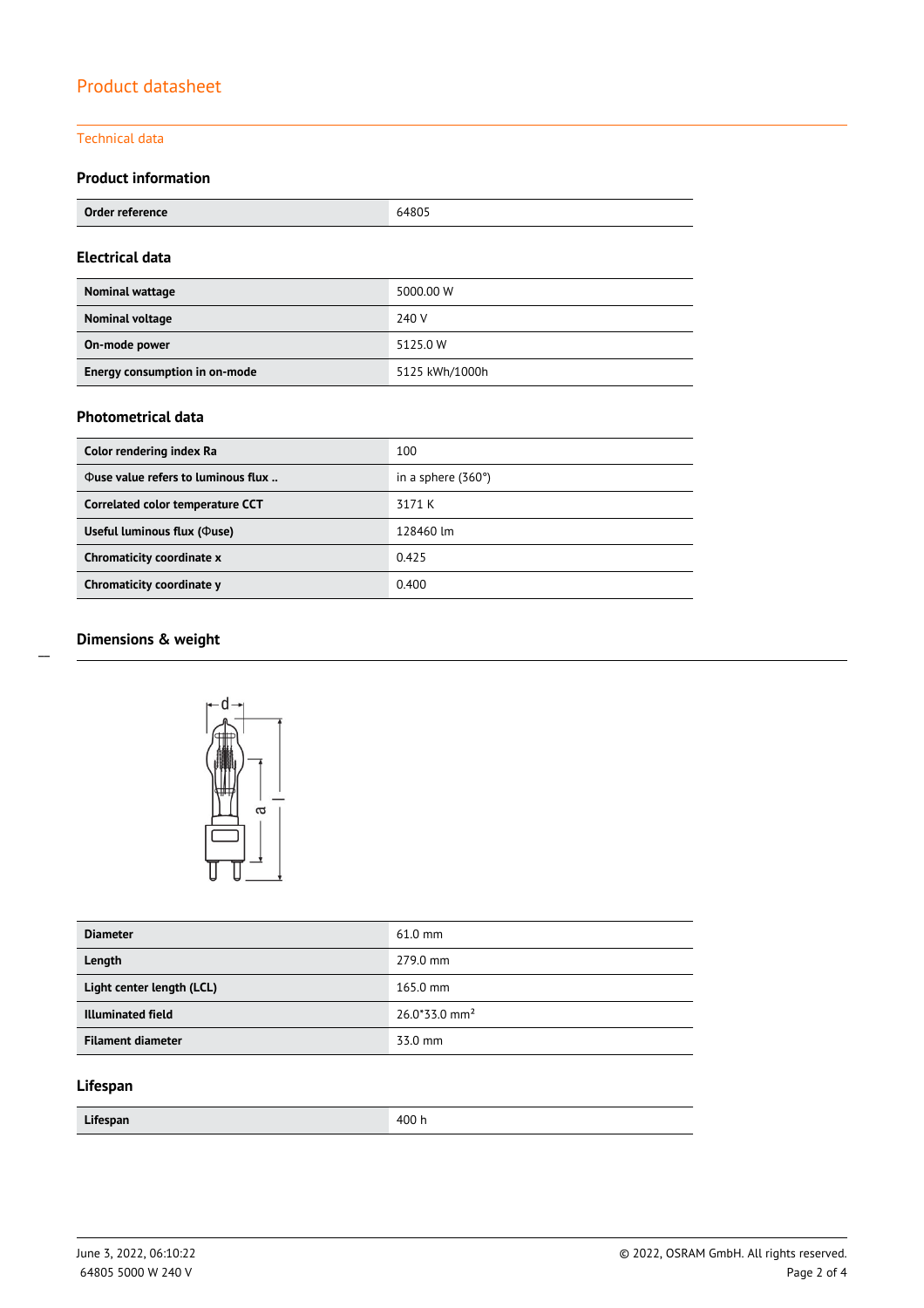### **Additional product data**

| Base (standard designation)                                | G38   |  |
|------------------------------------------------------------|-------|--|
| <b>Capabilities</b>                                        |       |  |
| <b>Dimmable</b>                                            | Yes   |  |
| <b>Burning position</b>                                    | s90   |  |
| Certificates & standards<br><b>Energy efficiency class</b> | G     |  |
| <b>Country specific categorizations</b>                    |       |  |
| <b>ANSI code</b>                                           | Other |  |
| LIF                                                        | CP/85 |  |
| Order reference                                            | 64805 |  |

### **Logistical data**

|--|

### **Environmental information**

| Information according Art. 33 of EU Regulation (EC) 1907/2006 (REACh) |                                                                |  |  |
|-----------------------------------------------------------------------|----------------------------------------------------------------|--|--|
| 25-04-2022<br>Date of Declaration                                     |                                                                |  |  |
| <b>Primary Article Identifier</b>                                     | 4050300283401   4008321088895   4008321664532<br>4052899129573 |  |  |
| Candidate List Substance 1                                            | No declarable substances contained                             |  |  |
| Declaration No. in SCIP database                                      | No declarable substances contained                             |  |  |